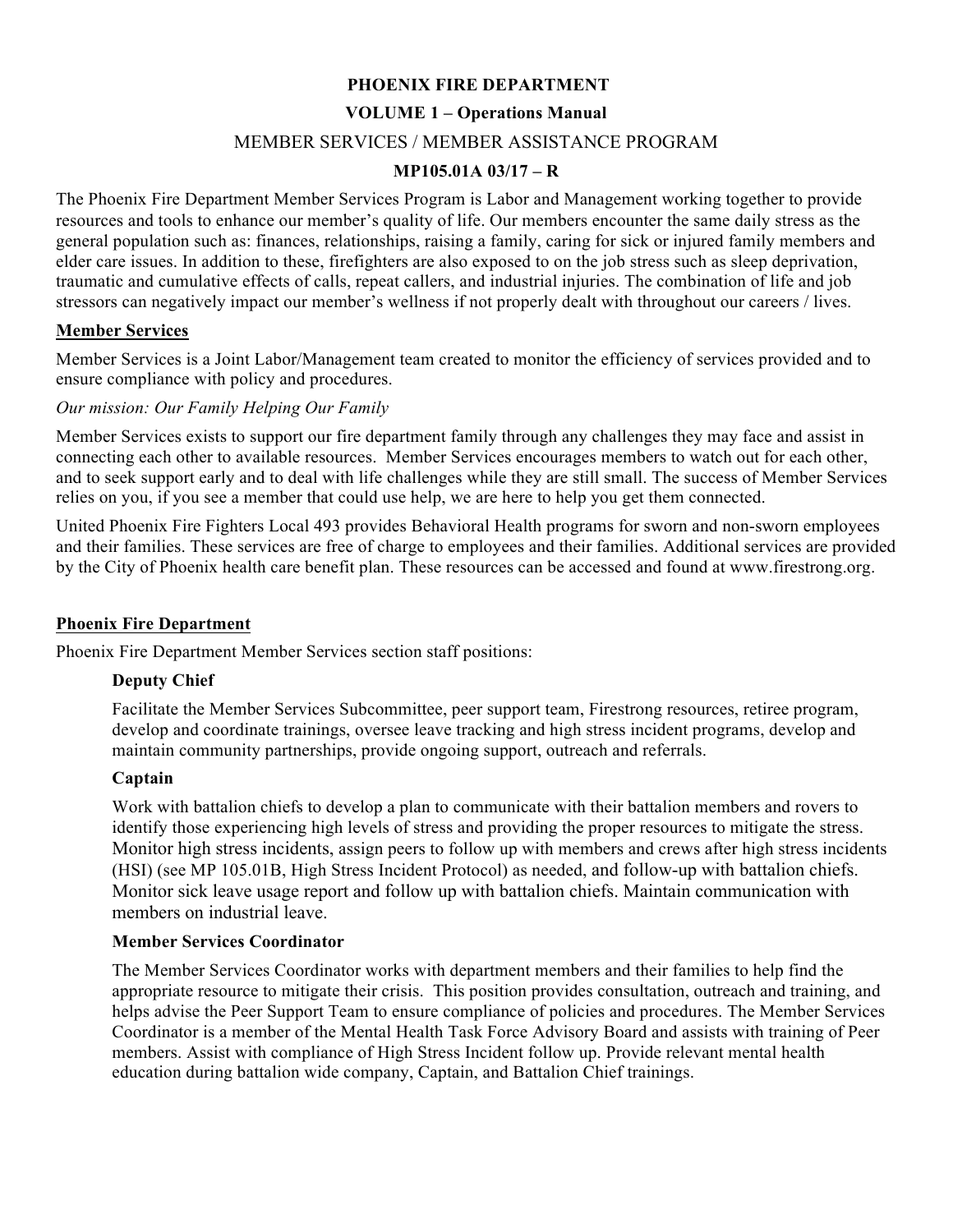# **Peer Support Team Coordinator**

This position assists with the peer team profiles and resources on the Firestrong.org website, coordinates marketing of programs, assists with training of Peer Support Team members, and updating of resources and testimonials on department webpage, assign and follow up with members and crews after high stress incidents (HSI) as needed. Available to assist all members and their families with accessing mental health resources.

# **Peer Support Team Members**

Members on this team have successfully completed the Peer Support Team training course, as well as maintain the mandatory continuing educations classes. They provide support to the membership through selfreferral and high stress incident support and outreach. Member of the team maintain their knowledge of the mental health benefits and resources available to the members and their families.

# **Local Union 493**

Local 493 Member Services programs and positions:

# **V.P. of Member Services**

The V.P. of Member Service facilitates an array of services to fire department members such as oversight of Behavioral Health Assistance Programs contract, Employee Assistance Program contract, Firestrong website management and resources, assisting with funeral arrangements, following up with crews and members after high stress incidents, acquiring medical equipment and special charity events, following up and assisting with retirees.

## **Member Services Trustees**

Assist the V.P. of Member Services carry out services and assist with funeral arrangement, hospital visits, medical equipment, charity events, and any other assistance necessary to help our members, their families, and retirees.

# **Behavioral Health Assistance Program (BHAP)**

The services for these programs are contracted by Local 493 and are in place to provide the following services to the Phoenix Fire members and their families as recommended by NFPA 1500 (section 11.1.1 – 11.1.4). Services are provided free of charge and are confidential in protection afforded by the Health Insurance Portability and Accountability Act (HIPAA).

- Provide assessment and coordination to appropriately trained EAP counseling providers for Trauma, Substance Abuse, or general mental health counseling.
- Trauma/Post-Traumatic Stress related evaluations from High Stress Incidents
- Assist with crisis stabilization of members and their family
- Consultation to supervisors on mental health related issues and assist with evaluation and oversight of member's ability to perform essential job functions and adhere to Conditions of Employment/Remand

The EAP provides counseling sessions to Members and anybody living in their household. Pursuant to Arizona House Bill 2310 (effective July 2017) members are eligible to receive up to 12 counseling sessions by a licensed counselor who has had training and expertise in Trauma.

Examples of situations that the state has deemed a requirement to offer counseling

- In the case of a public safety employee: visually witnessing the death or maiming or visually witnessing the immediate aftermath of such a death or maiming of one or more human beings
- Responding to or being directly involved in a criminal investigation of a dangerous crime against a child
- Requiring rescue in the line of duty where one's life was endangered

Behavioral Health Assistance Program (BHAP) services will work with the member or household member to find a therapist that will accept their medical insurance if long term counseling is needed.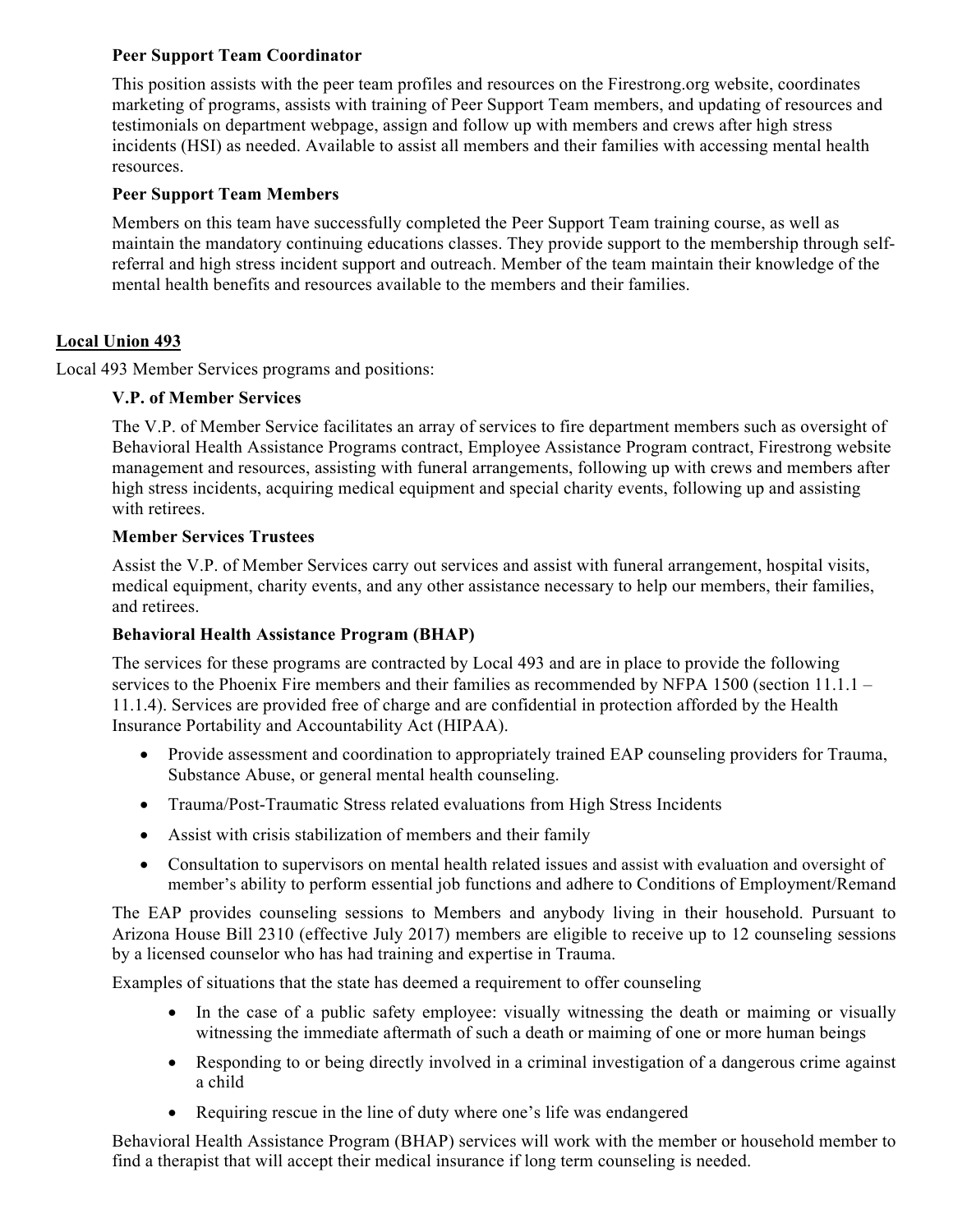• All behavioral health resources, instructions and benefits are listed on the Phoenix Fire Department resource page on the FIRESTRONG.ORG website.

### **Firestrong Website**

Firestrong is a website with online resource for members of the Fire Service and their families. The mission of Firestrong is to offer mental, emotional, and physical support to each member of the fire department and their families by providing educational tools, resources, crisis intervention assistance (crisis line) and peer support services.

#### **Fire Support Line**

This is a member support line that is completely confidential and separate from the department or union and available 24 hours a day. They can provide crisis stabilization and referrals on the phone or send out a trained crisis intervention team, in unmarked vehicles, to help members and their family on or off duty. The Fire Support contact number is 602- 845-FIRE (3473)

### **Behavioral Health Assistance Program (BHAP) Supervisory and HR/Personnel Services**

#### **Supervisory Consultation**

Supervisory consultation is a resource tool for supervisors and managers to use for employees who are experiencing emotional issues which are or have the potential to impact job performance. The supervisor's focus should be on job performance issues and refer to the appropriate professional for counseling. Counseling services are available for employees who have been recommended or remanded.

### **Supervisors may also need Member Services Support. Any member regardless of rank can help another member get help.**

#### **Recommendations**

Supervisory referrals are made in the event a supervisor notes that employee is experiencing emotional/psychological difficulties but have not reached the point of significantly impacting job performance. Supervisors noting or being informed by the employee that they are experiencing personal problems may be provided information about counseling services as a matter of concern and caring by the supervisor.

When recommendations are made, the supervisor is not informed of the employee's attendance, course of treatment, or discharge date. Employees receiving counseling services through supervisor recommendations are covered by all the statutory rights of confidentiality afforded a self-referral.

#### **Remanded**

In the event a supervisor determines that job performance is negatively impacted and the employee is requiring counseling services, he or she may be mandated to the Program as a condition of employment.

When an employee is remanded for care he or she will be required to sign a release of information during their consultation with their supervisor. This release specifies that the provider release to the Department and the supervisor:

- 1. Confirmation that the employee is attending counseling sessions
- 2. Progress on treatment plan
- 3. Reports of drug screens where this is required
- 4. Cooperation and motivation of the employee in counseling
- 5. Date of completion of services

#### **Client Records and Files**

An individual client record documenting presenting problem, treatment process and termination/close-out information for everyone who utilizes the employee assistance program is maintained. Those records are the property of the provider and are confidential and maintained accordingly.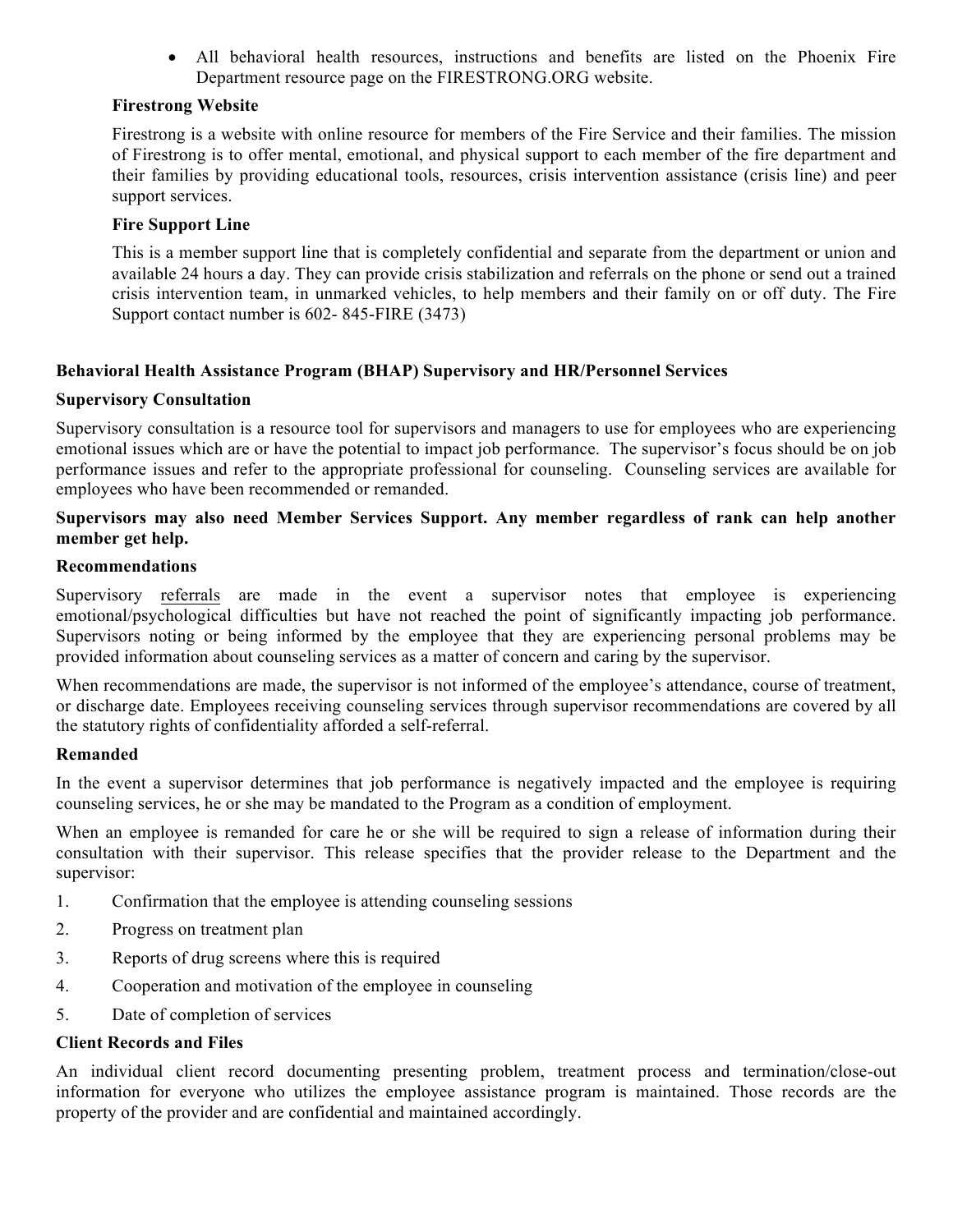# **Policy**

Federal confidentiality regulations, data privacy acts and State Statues regarding confidentiality of client information are strictly followed. Exceptions to these standards may be required by law if the member presents an obvious danger to self or others, child or elder abuse. The other two exceptions will be to fulfill the requirement of a court subpoena or national security risks.

Names of employees or dependents that utilize this service shall not be made available either directly or indirectly to any party as explained in the above paragraph.

In the case of supervisory referral, the supervisor will be notified when the initial appointment is made only with the written approval of the client.

Employee Assistance Program records and information will not be disclosed or provided on receipt of a subpoena for records without a signed consent from the client on file with EAP, unless EAP subsequently receives a court order ordering disclosure, and that the court order has been reviewed by legal counsel before compliance with the order.

## **Additional Resources**

# **Crisis Response (CR) Supervisors**

The CR supervisors can be directed by Fire Department Management or Member Services Staff to assist with member service issues. They are master level clinicians with a wide range of experience navigating mental health and social services resources, grief, child IEP school issues, elder care issues, domestic violence, custody, and crisis intervention and management.

# **Peer Support Team Program Policies**

## **Mission Statement: Listen, Refer, & Support**

Peers are to Listen to the member to understand their situation and possible needs. If it is appropriate according to the member's situation they are to then Refer the member to the appropriate Professional Provider and/or Program. Afterwards, the Peer is to continue to Support and reevaluate their needs. The Peer Team member's role is one of support and allowing the Professional Provider to facilitate the members' reactions to a critical incident, job related stress or personal crisis.

## **Purpose**

The Peer Support Team functions as a means for members to utilize other members for emotional support of everyday issues, and to provide information and assistance. The support team acts as a liaison for connecting members with complex or more severe issues to wellness professionals. Peer Support Team members are not trained mental health professionals, but are trained to Listen, Refer and Support fire department members and their family.

The Peer Support Team is comprised of department members who have been specially trained in stress management, crisis intervention and communication techniques. Support team members will work in conjunction with designated mental health professionals.

# **Policy**

The Peer Support Program shall consist of volunteer Peer Support Team Mentors who have had training in active listening skills, referral and crisis intervention. This includes common issues and feelings associated with critical stress. These volunteers will be trained to provide support and reassurance to fellow members who are experiencing job or personal stress, a critical incident and/or are in crisis. Peers will not break confidentiality unless the person is a danger to himself/herself or to others.

Peer support is not to be considered a substitute for professional counseling. Peer Support members are not trained mental health professionals; they are peer support providers. All peer support activities shall be voluntary. It is only meant to be an extra available resource to the members when needed. Members may choose to utilize or reject Peer Support services.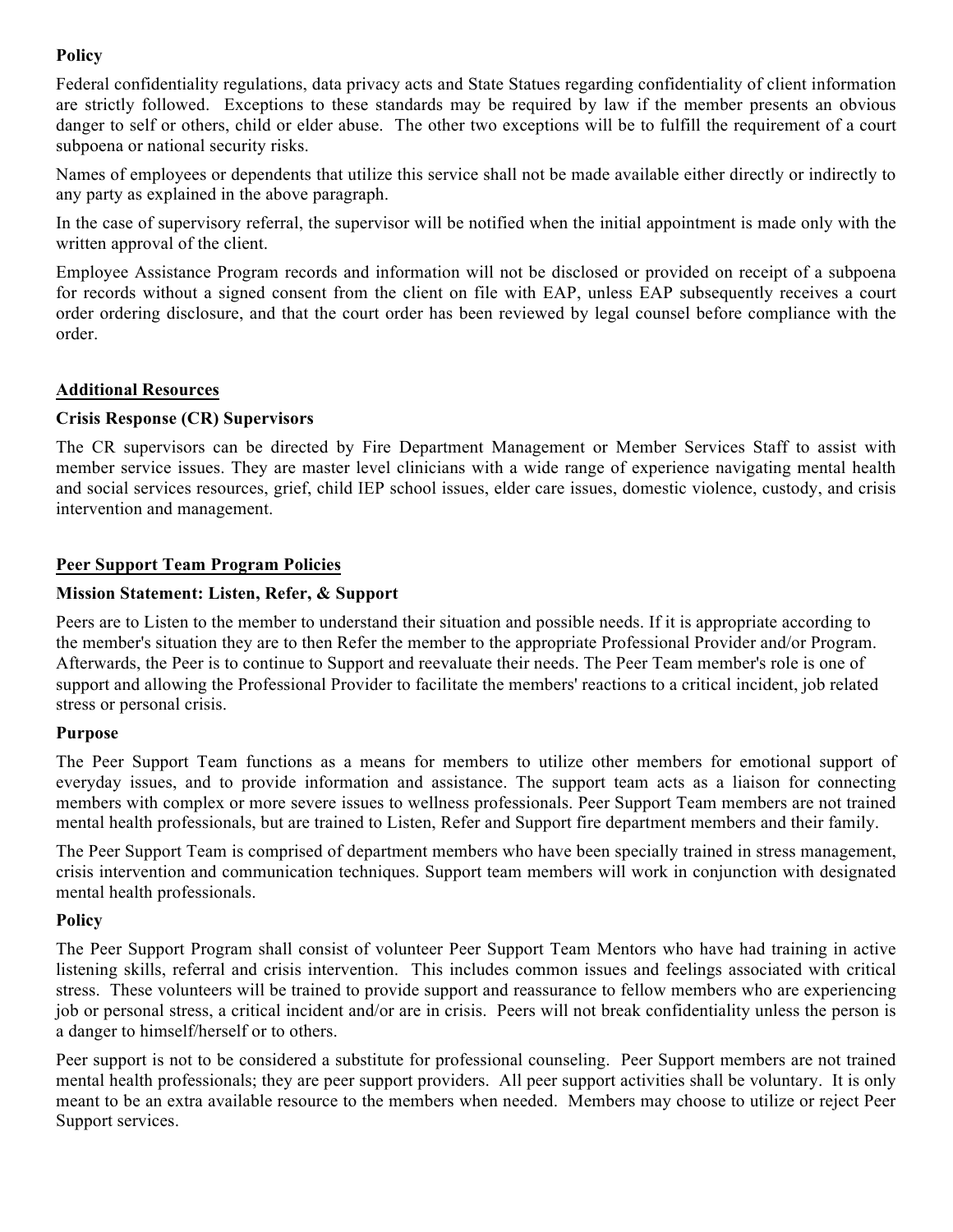# **Peer Support Advisory Board (Consists of Member Services Deputy Chief, L493 Member Services Vice President, and Licensed Behavioral Health Professional)**

- Oversees the selection of Peers
- Develop and advise on policy
- Constitute a line of authority from the Mental Health Professional to the department
- Receive information on the progress of the program
- Help find funding for the program
- To provide administrative support to the program
- Evaluate the program's operation
- Maintain adherence to the Peer Support Program Standard Operating Procedures

# **Peer Support Team Coordinator**

The Peer Support Team Coordinator manages the program and coordinates the team of peers and the role is designed to be the link between the program and the Board.

The functions of the Peer Support Team Coordinator are:

- The Peer Support Team Coordinator is appointed by the Advisory Board and their main responsibility is to assist the Advisory Board in continuous evaluation and maintaining of the Peer Support Program.
- Have a running list of professional resources for potential referrals.
- Maintain an accounting of resources utilized by the Program, including appropriate statistical data.
- Coordinate the educational materials for the Peer Support Program.
- Coordinate individual peer support outreach to members after high stress incidents.
- Ensure that Peers adhere to the Program's confidentiality policies.
- Receive complaints regarding any part of the Program, process, advise Advisory Board of major complaints, and notify complainants of action taken

# **Goals of the Peer Support Team Program**

- To provide an added resource that will aid members and their families in their personal and professional crisis situations and to continue to nurture their mental and emotional wellness.
- To provide a liaison between the member and their resources for support.
- To continue to build a reputation that members can trust and ultimately a successful program.

# **Member Services Leave Use Tracking and Industrial Injury**

## **Leave Use Tracking**

An increase in sick leave use is often an indication that a member is dealing with some type of life stressor. Leave use tracking is a means to identify these members and get them connected early with appropriate resources. A leave report is generated and analyzed each quarter and presented to battalion chiefs and sections heads by Member Services staff. The criteria for a member to appear on this report is 100 hours or less accumulated sick leave, or 4 or more sick leave occurrences in 90 days. This report is generated as an awareness to supervisors and is non-punitive in nature.

# **Industrial Injury**

Being off of work due to an industrial injury for an extended period of time can significantly impact a member's quality of life. These members are usually in pain and are placed off of work and often become distanced or isolated from their crews at the station. This situation can both physically and psychologically effect the injured member and their family. Members who are on industrial leave will be contacted by Member Services on a monthly basis to see how they are doing and if additional support or resources are needed. This contact is in addition to the communication already provided by Health Center staff.

## **\*8 Function of Crisis Care Flow Chart**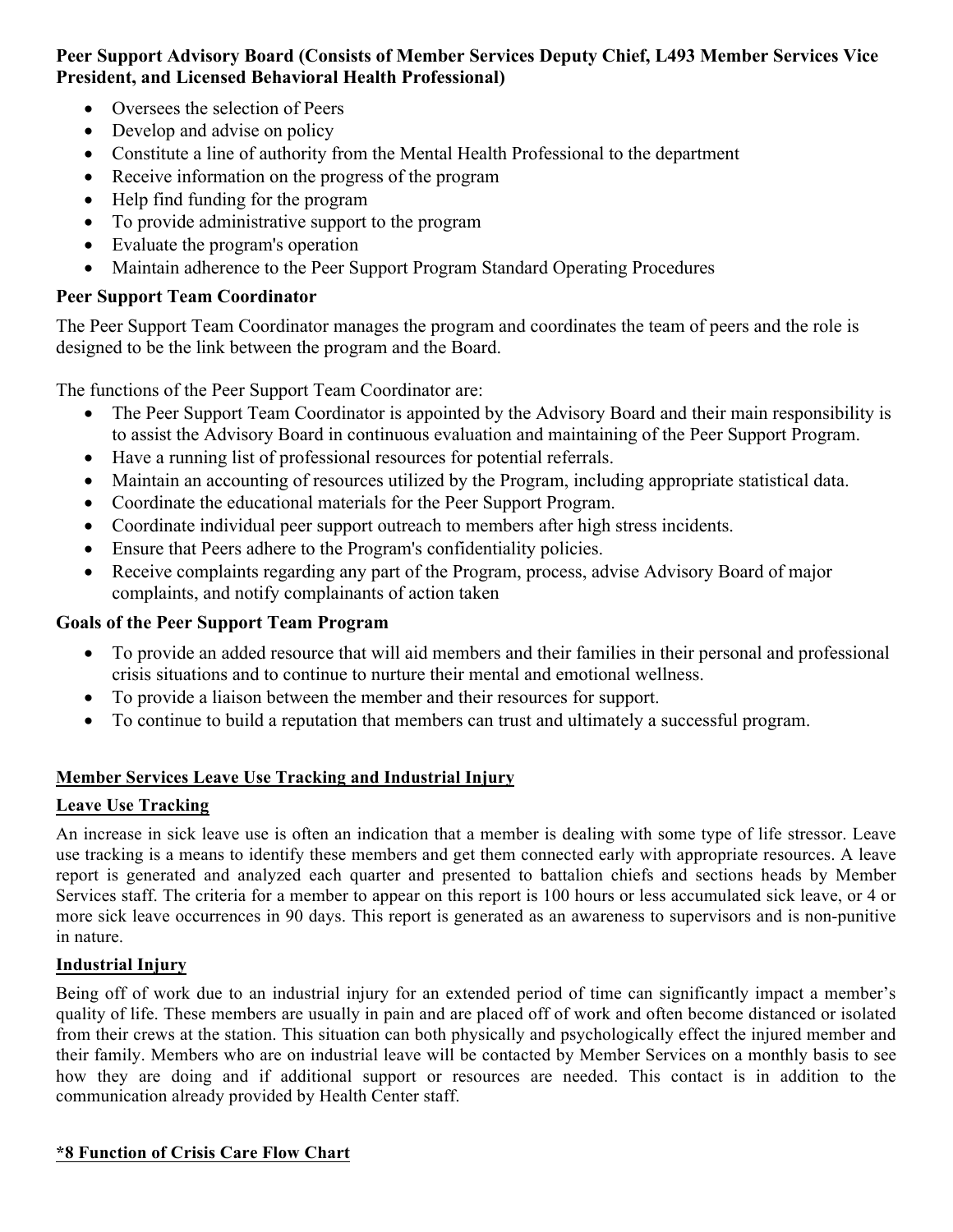